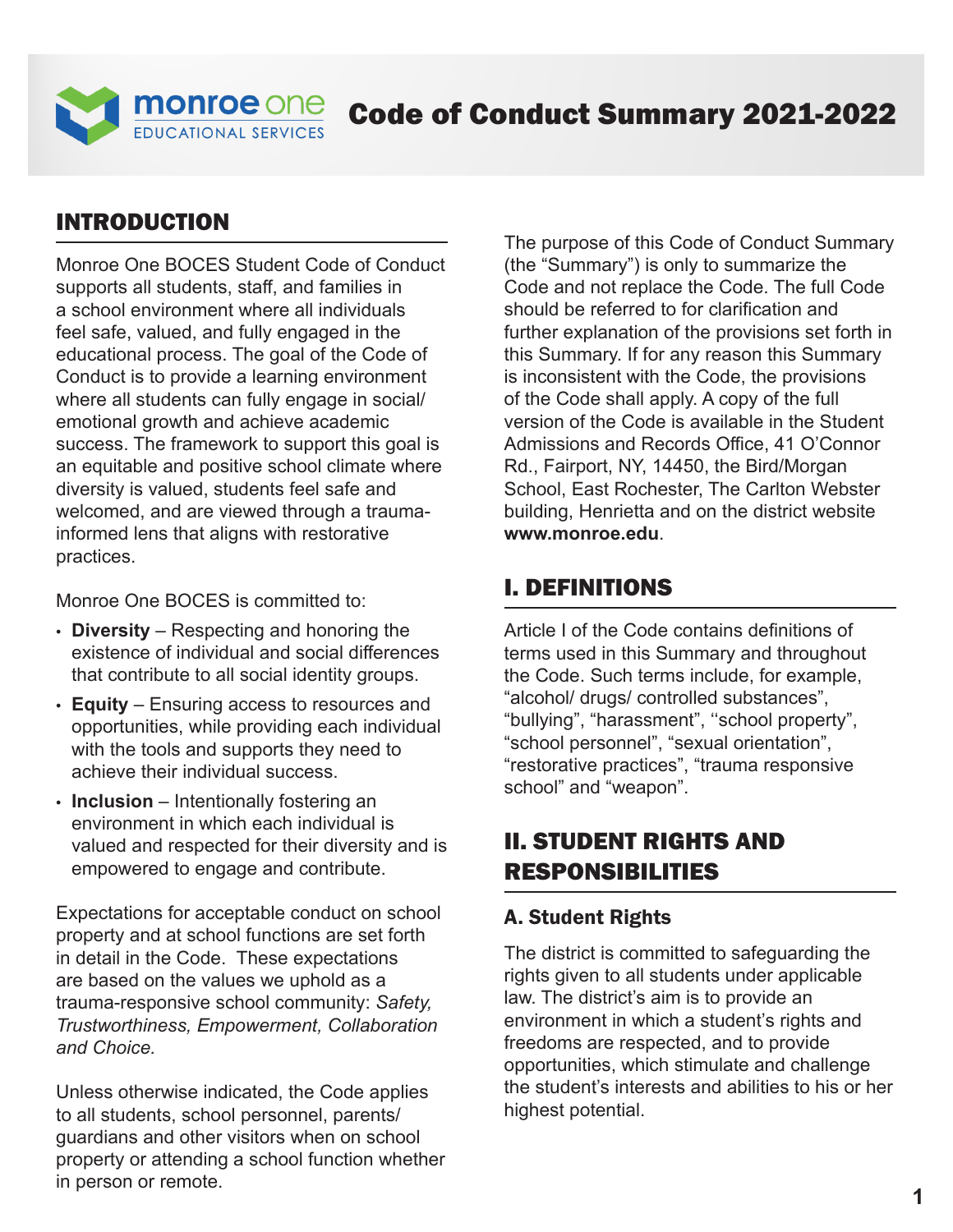### B. Student Responsibilities

All students have the responsibility to participate in the educational process in a way that maximizes the benefits for themselves and others from the opportunities provided.

## III. ESSENTIAL PARTNERS

The success of our students is directly dependent upon the entire community. Schools, families, community members, and students all play an essential role in developing competent, confident, independent, productive citizens in our society. Educating our children is a critical function of society. Educating students includes academic growth, as well as developing social, emotional and civic skills. The way we collectively develop positive relationships among schools, students, families, and communities is a direct link to determining student success.

## IV. STUDENT DRESS CODE

Students and their parents/guardians have the primary responsibility for acceptable student dress and appearance. Students who violate the student dress code will be encouraged to comply to the guidelines. Any student who refuses to do so may be subject to discipline, up to and including in-school suspension for the day. Any student who repeatedly fails to comply with the dress code shall be subject to further discipline, up to and including out of school suspension. Nothing in this policy shall be construed to limit the ability of students to wear clothing that allows them to express their gender identity, or to discipline students for doing so.

## V. PROHIBITED STUDENT CONDUCT

All students are expected to conduct themselves in an appropriate, respectful and civil manner with proper regard for the rights

and welfare of other students, school personnel and others, and for the care of school property.

Effective forms of student discipline include a restorative approach that help students understand their behavior and how it impacts others and the school community. Students are supported in repairing relationships and/or damage caused by their behavior.

Students may be subject to disciplinary action, up to and including suspension from school, when they engage in conduct on school property or at a school function that is disorderly, insubordinate, disruptive, violent, or threatens the safety, morals, health or welfare of others. Misconduct also includes academic misconduct.

## Bullying

"Bullying" is defined as the repeated, deliberate intimidation of others by the real or threatened infliction of physical, verbal, written, electronically transmitted, or emotional abuse, or through attacks on the property of another that takes place on school property, at any school-sponsored function or on a school bus, or that takes place off school grounds but that is designed to or has the effect of interfering with one's ability to attend school and/or to be educated in a safe, non-hostile environment.

Bullying may include, but is not limited to, actions such as:

- verbal taunts,
- name-calling and put-downs, including put-downs based on religion, sexuality, disability, appearance, ethnicity, race or gender,
- being punched, pushed or attacked,
- abusive and/or threatening text messages, instant messages, emails, videos, or posts (cyber bullying),
- spreading rumors,
- extortion of money or possessions
- deliberate exclusion from peer groups within school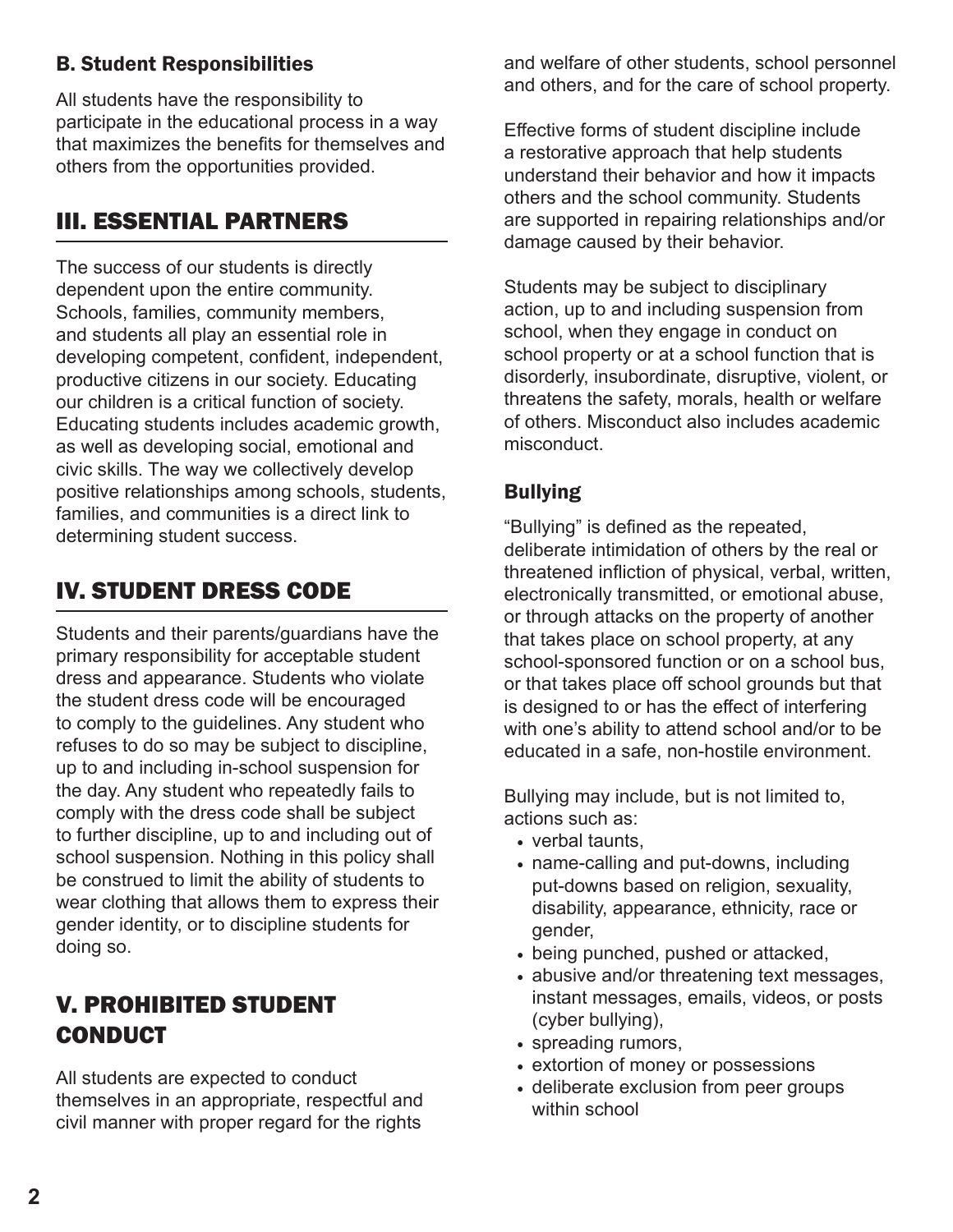### Harassment/Discrimination:

Harassment is the creation of a hostile environment by conduct or by verbal threats, intimidation, abuse or bullying, including cyber bullying, that has or would have the effect of unreasonably and substantially interfering with a student's educational performance, opportunities or benefits, or mental, emotional, or physical well-being. Harassment, bullying or discrimination may be based on a student's actual or perceived race, color, weight, national origin, ethnic group, religion, religious practice, sex, gender, sexual orientation, disability, or any other categories of individuals protected by federal, state, or local law. Per the **Dignity for All Students Act**, harassment and/or discrimination toward students by employees or other students is prohibited on school property or at school functions or "off school property where such acts create or would foreseeably create a risk of substantial disruption within the school environment, where it is foreseeable that the conduct, threats, intimidation or abuse might reach school property."

## Electronic Devices:

Electronic devices (including cellphones), may not be used in a manner that will jeopardize the privacy, well-being, education or safety of students, staff or others. Students who use electronic devices in inappropriate manners will be subject to disciplinary action, up to and including suspension from school. Items may also be confiscated and may require parent/ guardian pickup. Students are prohibited from using or having on or in an operational mode any paging device, mobile/cellular telephone, laser pointer or pen or any other type of telecommunications, imaging, or electronic/ digital device during the school day unless expressly permitted by school staff; they are to be put away and turned off.

The District is not responsible for personal electronic devices that are lost or stolen.

### Tobacco & Vaping Use Prohibited:

No person is permitted to use tobacco in any way at any time, including non-school hours, on school property, grounds or at any school-sponsored event or activity off campus. Tobacco use in vehicles located on school property is also prohibited. Distribution, sale, or advertising of tobacco, including any smoking or vaping device is also prohibited on school property, grounds, and at any schoolsponsored event. This policy remains in effect at all times.

## VI. REPORTING VIOLATIONS

All students and school personnel are expected to promptly report violations of the Code to a teacher, building/program administrator or to other appropriate school personnel. Any student observing a student possessing a weapon or alcohol/drugs/controlled substances on school property or at a school function shall report this information immediately.

In order to effectively enforce this policy and to take prompt corrective measures, it is essential that all victims of bullying and persons with knowledge of bullying report the harassment immediately to a school administrator, teacher, or staff member. Individuals have the right to report an incident of bullying without fear of reprisal or retaliation at any time.

The building/program administrator must notify the appropriate law enforcement agency of those Code violations that constitute a crime and affect the order or security of a school as soon as practical.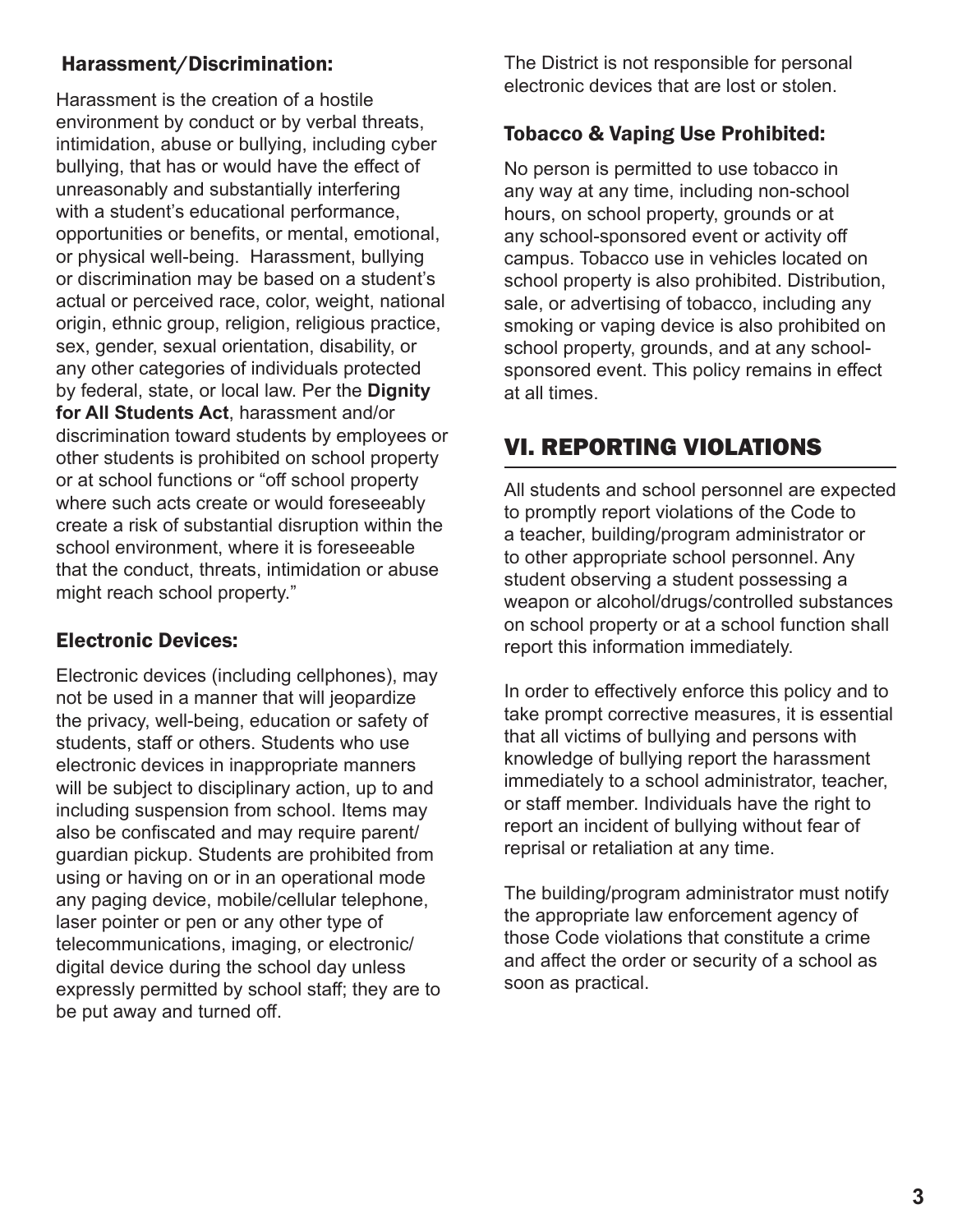# VII. DISCIPLINARY ACTIONS, PROCEDURES AND REFERRALS

Monroe One BOCES holds all individuals accountable for their actions in a restorative and solution-oriented manner with a focus on repairing relationships, strengthening community, and increasing safety by decreasing conflict, de-escalating volatile situations, and prompting a sense of collective responsibility. Understanding discipline as a "teachable moment", restorative practices will be employed where appropriate.

## A. Disciplinary Action

Students, other than adult students, who are found to have violated the Code, may be subject to the following disciplinary action, either alone or in combination. The school personnel identified after each action are authorized to impose such action consistent with the student's right to due process.

- 1. Verbal warning—any school personnel.
- 2. Written warning—bus drivers, teachers and building/program administrators.
- 3. Written notification to parents/guardians bus drivers, teachers and building/program administrators.
- 4. Detention—teachers and building/program administrators.
- 5. Suspension from transportation—director of transportation and building/program administrators.
- 6. Suspension from athletic participation coaches and building/program administrators.
- 7. Suspension from social or extracurricular activities—activity director and building/ program administrators.
- 8. Suspension of other privileges—building/ program administrators.
- 9. In-school suspension—building/program administrators.
- 10. Removal from classroom by a teacher teachers.
- 11. Short-term (five days or less) suspension from school—principal, superintendent and **Board**
- 12. Long-term (more than five days) suspension from school—Home School Superintendent and Board.
- 13. Permanent suspension from school—Home School Superintendent and Board.

In all cases involving a violation of the Code by a student, the District, in addition to or in lieu of imposing disciplinary action, may also recommend to the student's district of residence that it imposes disciplinary action against the student.

### B. Procedures

In all cases, regardless of the penalty imposed, the school personnel authorized to impose a penalty must inform the student of the alleged misconduct and must investigate, to the extent necessary, the facts surrounding the alleged misconduct. All students will have an opportunity to present their version of the facts to the school personnel imposing the disciplinary action.

Students, who will be subject to disciplinary action, other than a verbal warning, written warning or written notification to their parents/ guardians, are entitled to additional rights before the action is imposed. These additional rights are explained in the full Code.

### C. Minimum Periods of Suspension

- 1. Students who bring a firearm to school: any student found guilty of bringing a firearm onto school property or to a school function will be subject to suspension from school for at least one calendar year.
- 2. Students who are repeatedly substantially disruptive of the educational process or repeatedly substantially interfere with the teacher's authority over the classroom: any student, who repeatedly is substantially disruptive of the educational process or substantially interferes with the teacher's authority over the classroom, will be suspended from school for at least one day.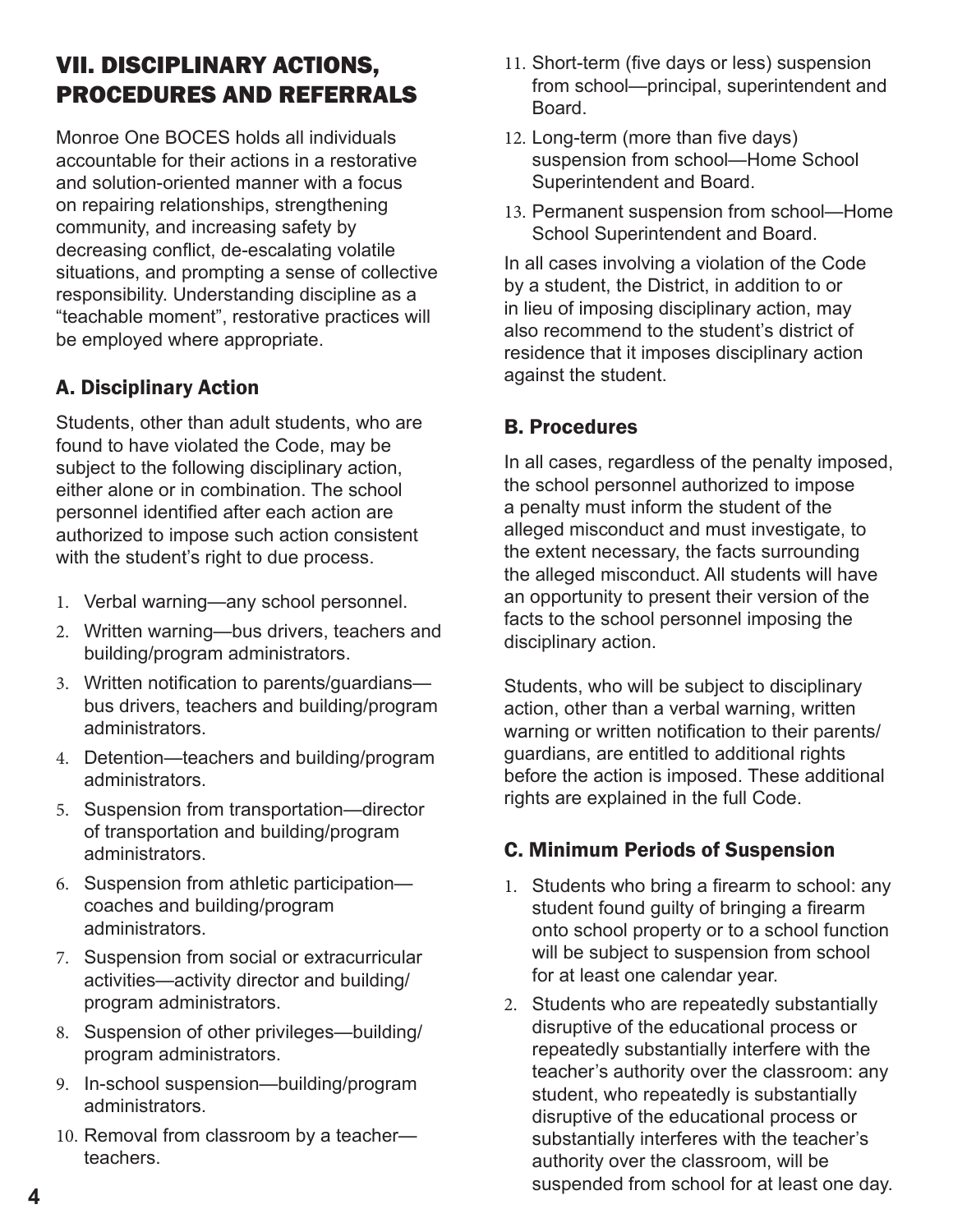## D. Adult Students

Adult students shall be subject to the disciplinary action described in the Code for any misconduct, but they shall not be entitled to the rights under Education Law §32 14.

## E. Referrals

- 1. **PINS Petitions:** The District may file a PINS (person in need of supervision) petition in Family Court on any student under the age of 18.
- 2. **Juvenile Delinquents and Juvenile Offenders:** The superintendent is required to refer the following students to the appropriate law enforcement authorities for a juvenile delinquency proceeding in Family Court:
	- (a) any student under the age of 16, who is found to have brought a weapon to school; or
	- (b) any student 14 or 15 years old who, qualifies for juvenile offender status under the Criminal Procedure Law  $§ 1.20(42).$

The superintendent is required to refer students, age 16 and older or any student 14 or 15 years old who qualifies for juvenile offender status to the appropriate law enforcement authorities.

# VIII. ALTERNATIVE INSTRUCTION

When a student (except an adult student) of any age, is removed from class by a teacher or a student of compulsory attendance age is suspended from school pursuant to Education Law §3214, the District will take immediate steps to provide alternative instruction as required by this Code and applicable law.

# IX. DISCIPLINE OF STUDENTS WITH DISABILITIES

The Board recognizes that it may be necessary to discipline students with disabilities for violations of the Code. The Board also recognizes that students with disabilities are offered certain procedural protections whenever school authorities intend to impose disciplinary action upon them. The disciplinary action and the procedures to be followed for disciplining students with disabilities are set forth in Article X of the Code.

# X. CORPORAL PUNISHMENT

Corporal punishment of any student by school personnel is strictly forbidden. However, in situations where alternative procedures and methods that do not involve the use of physical force cannot reasonably be used, reasonable physical force may be used to:

- (a) protect oneself, another student, teacher or any person from physical injury;
- (b) protect school property or the property of others; or
- (c) restrain or remove a student whose behavior interferes with the orderly exercise and performance of District functions, powers and duties, if that student has refused to refrain from further disruptive acts.

## XI. STUDENT SEARCHES AND INTERROGATIONS

A student is not entitled to any sort of "Miranda"-type warning before being questioned regarding an alleged violation of law or the Code, nor are school personnel required to contact a student's parent/guardian before questioning the student. However, school personnel should tell a student why he or she is being questioned.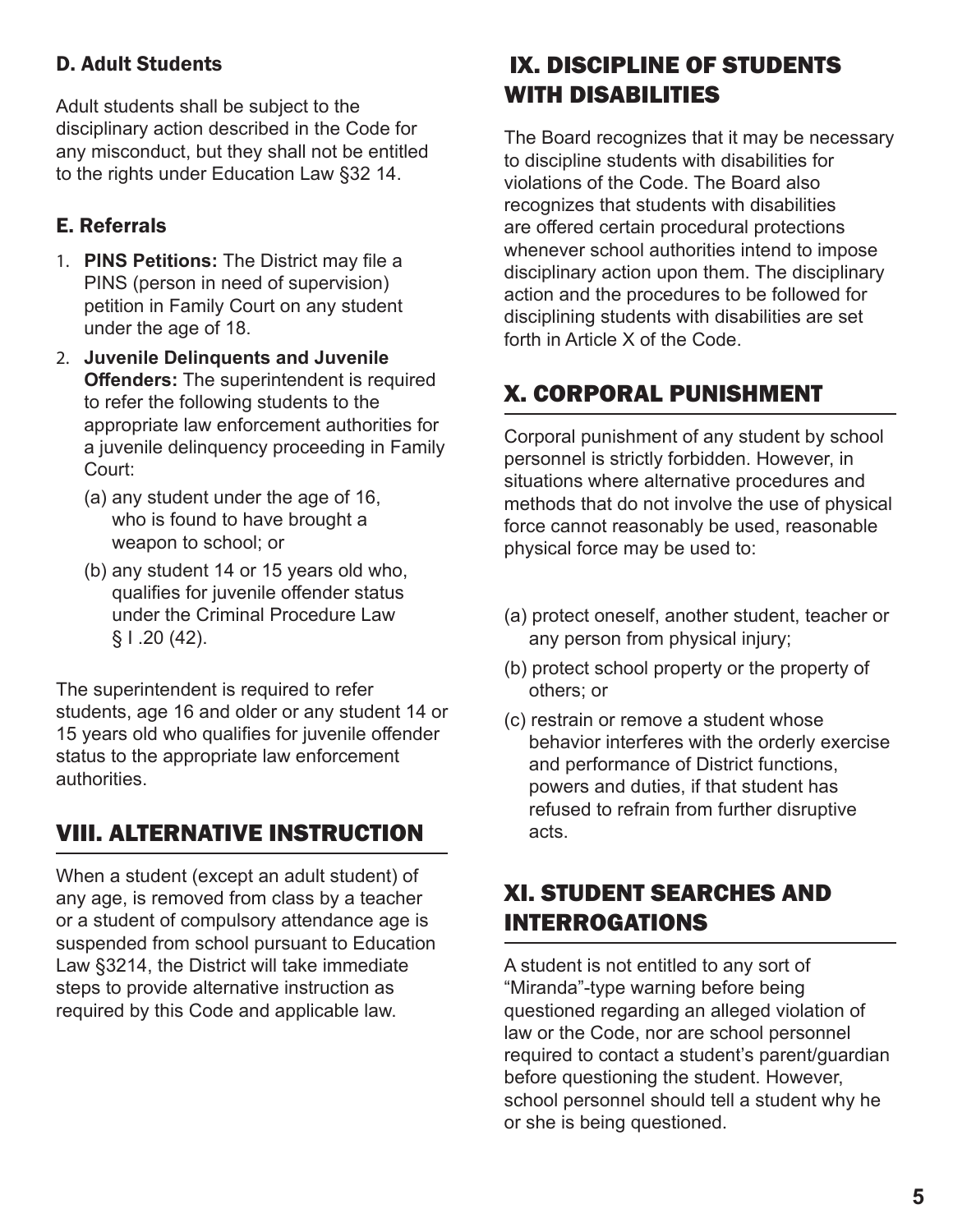In addition, the Board authorizes the superintendent, building/program administrators and the Director of safety and security and security staff to conduct searches of a student and his or her belongings if there is a reasonable suspicion to believe that the search will result in evidence that the student violated the law or the Code.

Those same individuals may conduct a search of a student's belongings that is minimally intrusive, such as touching the outside of a book bag, without reasonable suspicion, so long as there is a legitimate reason for the very limited search. Those same individuals may also search a student or the student's belongings based on information received from a reliable informant.

For safety and security purposes, Monroe One BOCES works with local police to conduct periodic searches on school grounds using trained narcotics dogs and conducts periodic screening for weapons using metal detector scanning devices.

#### A. Student Lockers, Desks and other School Storage Places

The rules regarding searches of students and their belongings do not apply to student lockers, desks and other school storage places. Students have no reasonable expectation of privacy with respect to these places and the District retains complete control over them. This means that student lockers desks and other school storage places may be subject to search at any time without prior notice to students and without their consent.

### B. Strip Searches

A strip search is a search that requires a student to remove any or all of his or her clothing, other than an outer coat or jacket. In general, the Board prohibits district staff from conducting strip searches of students. If, under extraordinary and emergency circumstances,

a school official believes it is necessary to conduct a strip search of a student, the Superintendent shall make a determination in consultation with the school attorney. Any strip search must be conducted by an authorized school official of the same sex as the student, in the presence of another district professional employee also of the same sex of the student. The district shall attempt to notify the student's parent/guardian by telephone before conducting a strip search, or in writing after the fact if the parents/guardians could not be reached by telephone.

## C. Documentation of Searches

The authorized school official conducting the search shall be responsible for recording information pursuant to the Code.

The authorized school official shall be responsible for the custody, control and disposition of any illegal or dangerous items taken from a student until the items are turned over to the police or to the coordinator of safety and security, who will then turn the items over to the police.

### D. Police Involvement in Searches and Interrogations of Students

The District is committed to cooperating with police officials and other law enforcement authorities to maintain a safe school environment. Police officials, however, have limited authority to interview or search students on school property or at school functions, or to use school facilities in connection with police work. Police officials may enter school property or a school function to question or search a student or to conduct a formal investigation involving students only if they have: a search or an arrest warrant; probable cause to believe a crime has been committed on school property or at a school function; or consent from a school official.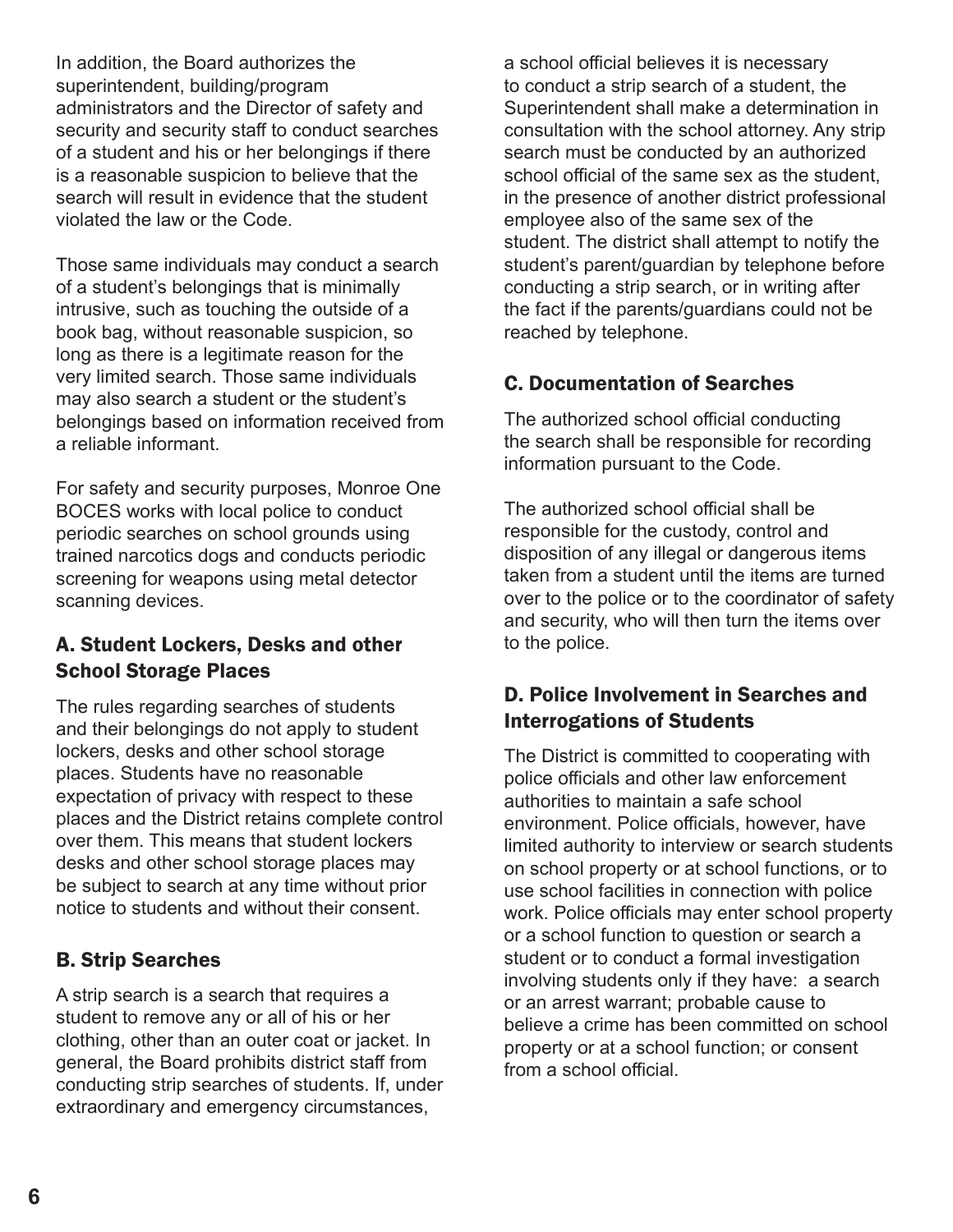## E. Child Protective Services Investigations

The District will cooperate with local child protective services workers who wish to conduct interviews of students on school property relating to allegations of suspected child abuse and/or neglect, or custody investigations.

# XII. VISITORS TO THE SCHOOLS

The Board recognizes that parents/guardians and other citizens may wish to visit the District's schools and classrooms. However, because schools are a place of work and learning, certain limits must be set for such visits.

## XIII. PUBLIC CONDUCT ON SCHOOL PROPERTY

It is necessary to regulate public conduct on school property and at school functions. All persons on school property or attending a school function shall conduct themselves in a respectful and orderly manner; in addition, all persons on school property or attending a school function are expected to be properly attired for the purpose for which they are on school property.

### A. Prohibited Conduct (General: All Persons)

*No person, either alone or with others, shall:* 

- 1. Intentionally injure any person, or threaten or attempt to do so;
- 2. Intentionally damage, steal, or destroy school property or the personal property of a teacher, administrator, other district personnel or any person lawfully on school property or attending a school function, including graffiti or arson, or attempt or threaten to do so. No person shall at any time remove property from recycle bins or dumpsters from Monroe One BOCES property;
- 3. Disrupt the orderly conduct of classes, school programs, or other school activities;
- 4. Distribute or wear materials on school property or at school functions that are obscene, advocate illegal action, appear libelous, obstruct the rights of others, or are disruptive to the school program;
- 5. Intimidate, harass or discriminate against any person on the basis of actual or perceived race, color, weight, national origin, ethnic group, religion, religious practice, gender, sex, sexual orientation, disability or any other categories of individuals protected against discrimination by federal, state, or local law;
- 6. Enter any portion of the school premises without authorization or remain in any building or facility after it is normally closed;
- 7. Obstruct the free movement of any person in any place to which this Code applies;
- 8. Violate the traffic laws, parking regulations, or other restrictions on vehicles;
- 9. Possess, consume, sell, distribute or exchange alcohol/drugs/controlled substances, counterfeit and designer drugs, or paraphernalia for use of such drugs or be under influence of any such substances on school property or at a school function; "Illegal substances" include but are not limited to, inhalants, marijuana, synthetic cannabinoids, cocaine, LSD, PCP, amphetamines, heroin, steroids, and lookalike drugs.
- 10. Possess or use weapons in or on school property or at a school function, except in the case of law enforcement officers or except as specifically authorized by the district;
- 11. Loiter on or about school property or at school functions;
- 12. Gamble on school property or at school functions;
- 13. Refuse to comply with any reasonable order of identifiable District officials performing their duties;
- 14. Willfully incite others to commit any of the acts prohibited by this Code;